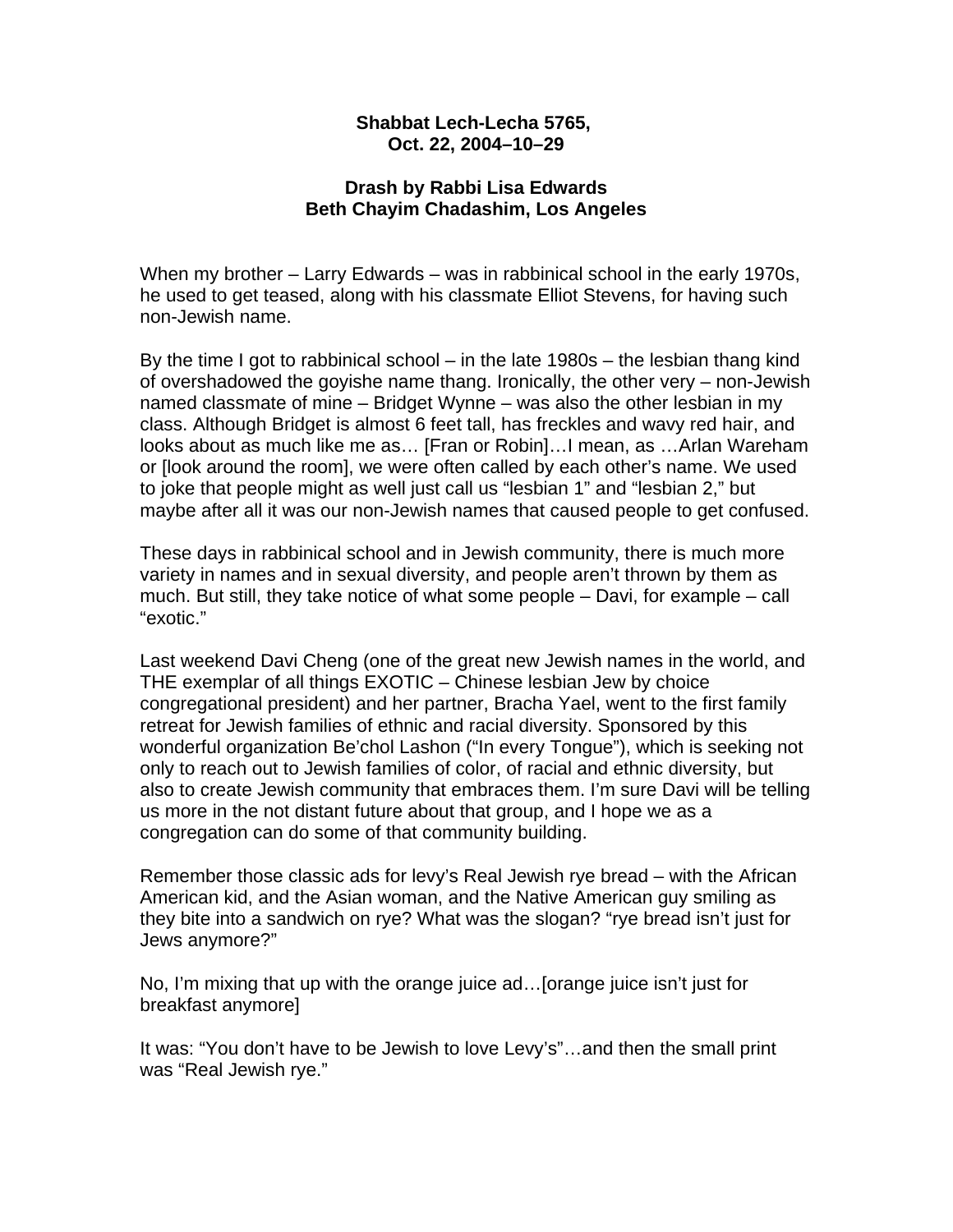Great ads, advertising hall of fame quality, for its time and place – NYC circa 1967 (I googled it).

These days, though, pick those same faces and chances are good that they actually ARE Jewish faces! The statistics on the colors and ethnicities of Jews in the U.S. today (let alone around the world) might astonish you. Davi or I will bring you those statistics another time.

In the mean time, tonight, I want to talk to you a bit – or at least HINT at – what the changing faces of Judaism might mean for us at BCC. And I want to do that tonight by reflecting on this week's Torah portion – Lech Lecha – the one in which God calls Abraham and Sarah to become the patriarch and matriarch of the Jewish people, to leave their homeland and head to a different land – a land God will show them – and to make of them a great nation [Gensis 12:1-2]. Abraham and Sarah decide to take God up on the offer – as Rabbi Katz pointed out to us in Torah study last night; the incentive God offered them were really good, and the signing bonus excellent.

The text tells us that when they left where they were and headed toward Canaan (the Promised Land) they took not only each other and their nephew Lot, and also all their property that they had accumulated, but they also took "the persons whom they had gotten in Haran" [v.5] The Hebrew of that last part reads: v'et hanefesh asher asu va'kharan, which literally translates as "the soul they made," which the midrash famously understands as a reference to the "converts whom they had led to belief in the one true God" [Gen. R. 39:14, in Etz Hayim chumash on p.71, note5]. This verse is the source, say some, of the Jewish tradition of calling converts by their chosen Hebrew name and then ben or bat Avraham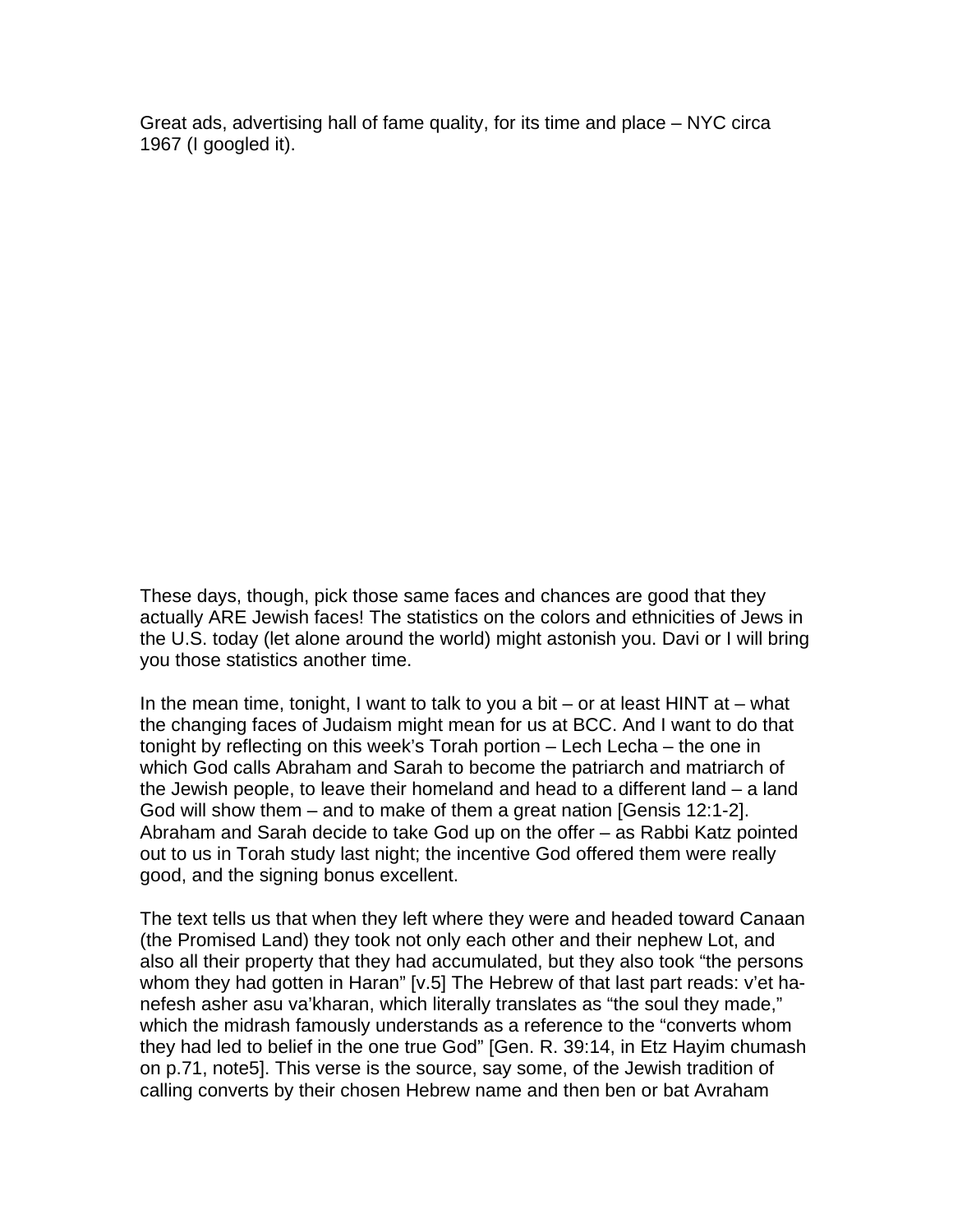v'Sarah – son or daughter of Abraham and Sarah. Thus Jews by choice have been part of Judaism and Jewish tradition since its very beginnings, or so the midrash would have us believe and that was recorded at least as long ago as the 5th c. CE if not before.

Jewish tradition, then, has long embraced "converts," Jews-by-choice, who came from many different ethnic origins. And it has long embraced children brought into Jewish families htrough adoption, and the parents who adopt them. Says the Talmud, "One who brings a person to the Torah is regarded as haveng given birth to him or her' [BT Sanhedrin 99a, also p.71 note 5 of Etz Chayim chumash]. Those persons who bring people to Torah include not only Jewish parents who raise adopted children as Jews, it also included those of us in Jewish communities such as BCC who welcome and embrace adopted children and adult Jews by choice. We are seen as fulfilling the first, and some say most important, mitzvah God gives to human beings: be fruitful and multiply [Gen. 1]

In our BCC community today the number of such Jews by choice is on the increase – Jewish children who are Jewish by their parents' choice, as well as adult Jews who are Jewish by their own choice. And a lot of these Jews by choice look a lot like the non-Jews of the Levy's Rye Bread ads.

Back in the days of Abraham and Sarah I wonder if it was difficult for the Jews who didn't look like Abraham and Sarah to fit in? My guess is that it wasn't – and part of that is due to another thing that Abraham and Sarah are famous for (although we don't read about it until next week's portion, I'll give you a preview): their hospitality – they welcomed strangers, they washed their feet, they fed them lavish meals, and they even – as we did already see this week – invited them to come live with them in the promised land. Those souls they made in Haran, according to tradition then, were counted among the seed of Abraham and Sarah, counted equally among their descendants.

We could learn a lot from our ancestors. As welcoming as we claim to be here at BCC, we could be more welcoming still.

Among the verses our study group thought to choose for our verse tonight was this one: "And God brought Abraham outside and said to him, "Look at the skies and count the stars – if you can count them." And God further said to him, "Thus will your seed be," [Gen. 15:5].

Rabbi Katz last night pointed out that this is the second promise God makes to Abraham about how numerous his offspring will become. The first promise was to make them as numerous as the dust of the earth [3:15 -16]. And according to Rabbi Katz, Abraham didn't like that initial promise because he didn't want his seed to be stepped on, or get dragged around on the bottom of somebody else's feet, so God changed the offer: like the stars of the sky, then – residents in God's